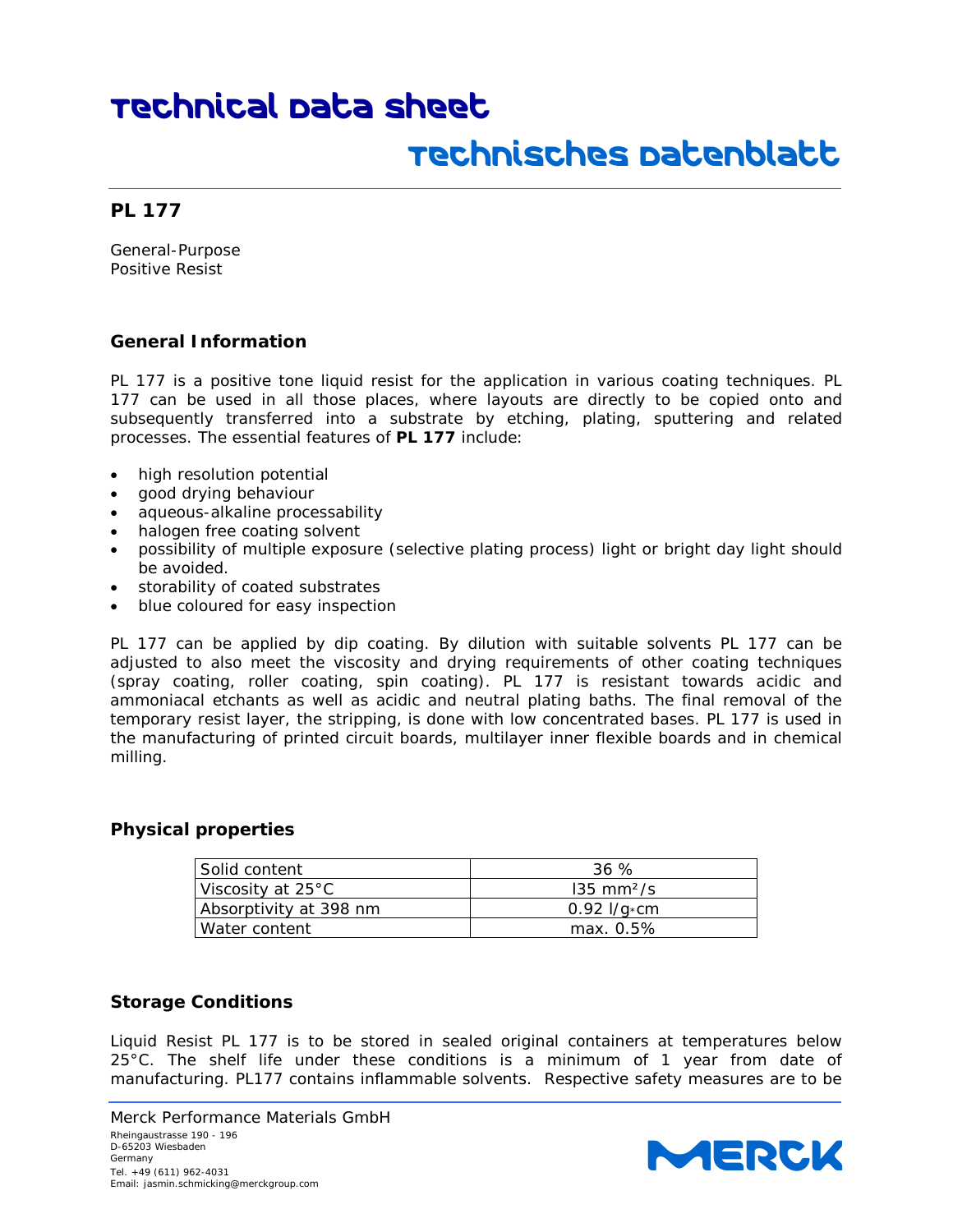### Technisches Datenblatt

regarded when handling *PL177*.

#### **Illumination of working areas**

Because of its light sensitivity *PL177* and *PL 177* coated substrates should be handled under yellow safety lights. Direct exposure to sun light or bright day light should be avoided. For the illumination of working areas yellow fluorescent lamps are recommended, e.g. Philips 1.2 m TL-D 36 W-1 6, the emission of which does not affect dry film performance. Windows are to be coated by a non-bleachable yellow film which has to be in-transparent for light of wave length below 450 nm. Instead yellow plexi glass plates like Röhm's type Yellow 303 can be used.

#### **Clean Room Facilities**

In general the application of resists of lower thickness results in a more pronounced influence of contaminating particles on the production yield as compared with standard 38 µm dry film resist technology. Especially critical with respect to particle or dust inclusion in the resist are the process steps of coating and drying. A reduction of particle concentration at reasonable cost can be achieved by application of clean room technology in an object scale, just limited to the respective equipment. Depending on technological requirements a clean room class 100 to 10.000 area is suggested.

#### **Pre-treatment of Surfaces**

To assure optimum adhesion on metallic surfaces these have to be free of grease and oxides. This can be assured by mechanical or chemical means.

#### **Coating**

For typical applications *PL 177* is applied in film thicknesses between 3 and 10 µm. For these thicknesses commercial equipment is available for the following coating technologies:

- spray coating
- dip coating
- roller coating
- spin coating

*PL 177* can be adjusted in concentration and viscosity to meet the requirements of all of the above techniques.

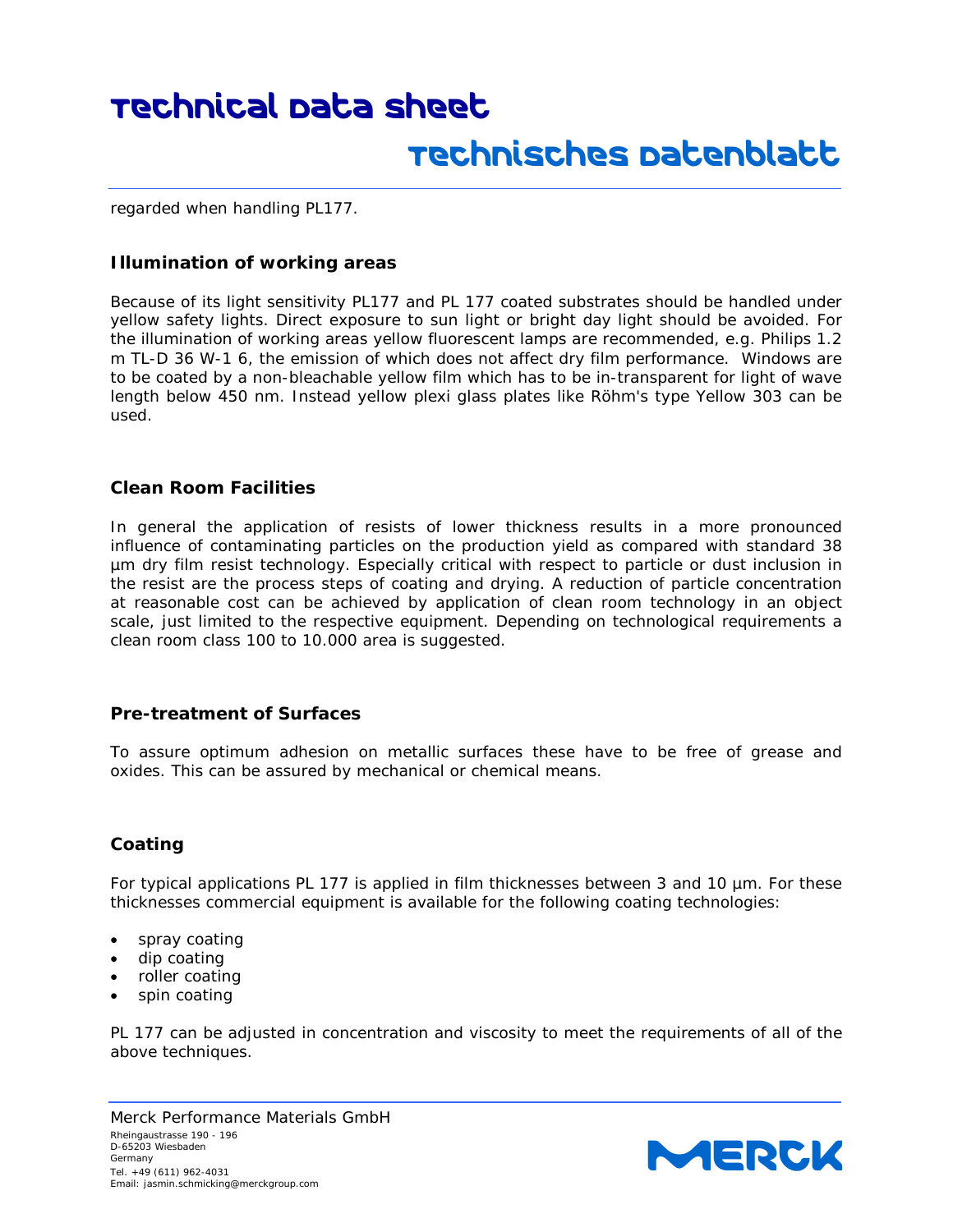#### **General Remarks to Viscosity Adjustment**

It is advisable to dilute the liquid resists immediately before application. In the simple case this is done by vigorous shaking of resist concentrate and thinner in a closed bottle, which should not be filled by more than 75 % of its volume. In any case dilution must result in a homogenous solution. Air bubbles thus included in the liquid normally are easily removed and do not lead to any coating failure.

The replenishing of diluted resist into the coating equipment must be done with a thoroughly homogenated material of well-adjusted viscosity. Dilution must not be done within the coating equipment (dipping vessel, spraying tank) but rather in a separate vessel. The degree of dilution and the choice of thinner depend on the coating technique and the desired resist thickness. Solvent losses due to evaporation are to be compensated with the thinner in use.

When using higher boiling thinners the drying process has to be adjusted depending on the extent of dilution and the resist thickness. The parameters are to be checked by pre-tests for the respective case.

#### **Storage of coated substrates**

Coated substrates are to be stored in the dark and - especially for long term storage – at reduced temperature. Under these conditions storage over several weeks has proved to be uncritical with respect to resist performance.

#### **Viscosity Control, Filtration, Selection of Equipment and Material**

Since *PL 177* contains low boiling solvents, it is recommended - especially for dip coating to keep the coating vessels closed when not in use. A regular control of the viscosity of the resist is recommended. Characteristic data for the dilution of *PL 177* with *AZ EBR Solvent* and the respective viscosity values are given below.

| Dilution by volume (resist:      |     |     | $1: 0.0$   1 : 0.1   1 : 0.2   1 : 0.3   1 : 0.4 |  |  |
|----------------------------------|-----|-----|--------------------------------------------------|--|--|
| solvent)                         |     |     |                                                  |  |  |
| Viscosity [mm <sup>2</sup> /sec] | 135 | 70. |                                                  |  |  |

Viscosity reduction of *PL 177* by dilution with *AZ EBR Solvent*

When controlling viscosity it has to be considered that it is strongly dependent with temperature. The table below gives the viscosity of undiluted *PL 177* in the temperature range from 20 to 35°C.

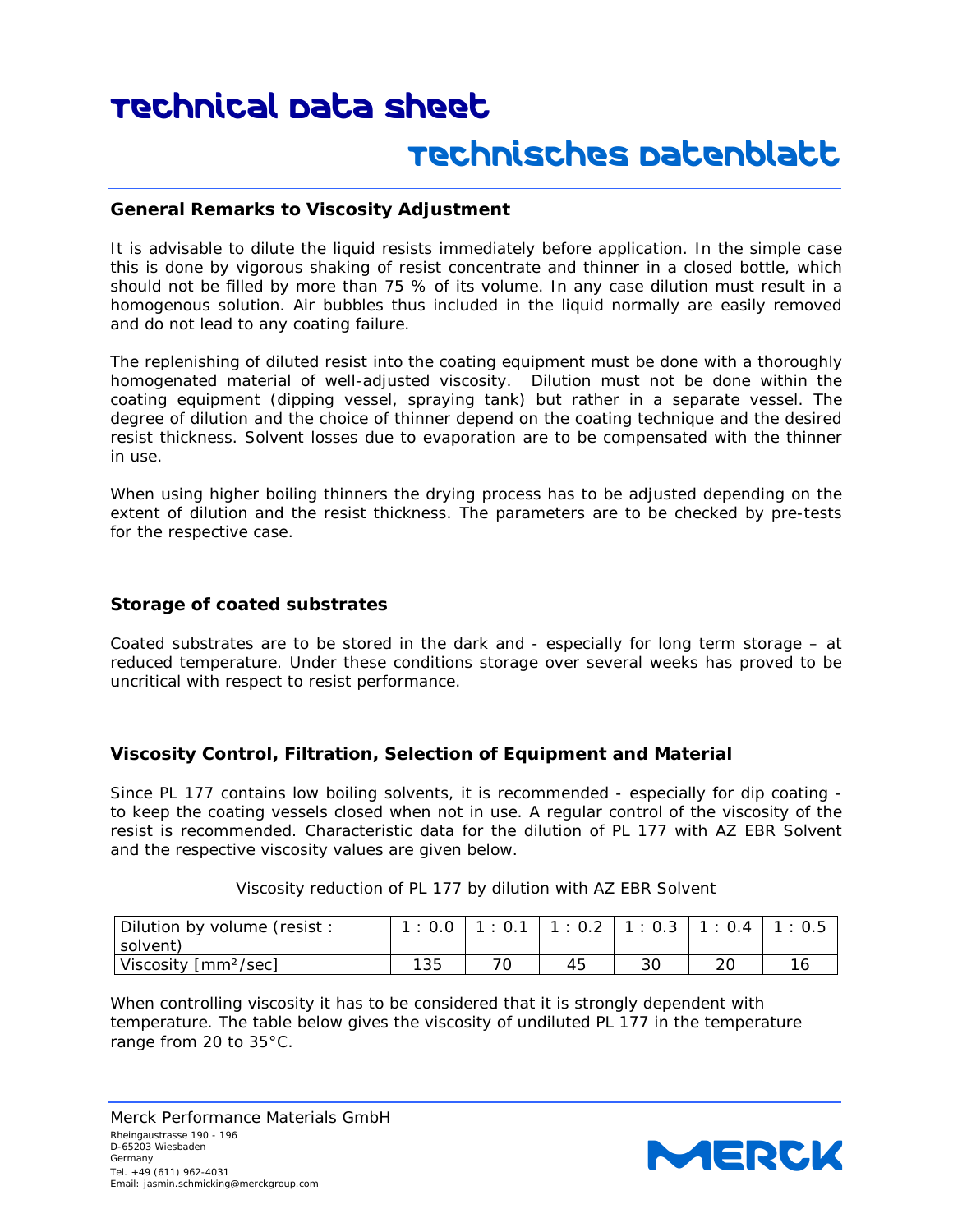## Technisches Datenblatt

Temperature dependence of the viscosity of *PL 177*

| $\Gamma$ $\circ$ $\cap$ $\Gamma$<br>mperature:<br>↩<br>ັ<br>ັ | ້  | $\sim$<br>__     | $\sim$ $-$<br>້     |                                   | ົ<br>◡◡ | ັບ      | <b>--</b><br>ັ |
|---------------------------------------------------------------|----|------------------|---------------------|-----------------------------------|---------|---------|----------------|
| $\cdot$<br>$\sim$<br>mm<br>'sec<br>$\sim$<br>VISCOSIL<br>.    | -- | $ -$<br>hh<br>ັບ | $\sim$ $\sim$<br>ູບ | $\overline{ }$<br>$\sqrt{2}$<br>∼ | OC      | ∍∸<br>◡ | --             |

In practice viscosity control by measuring the drain time of standardised cups has proven useful. For the viscosity range of interest *Zahn Cup 2* or *Zahn Cup 4* is recommended.

Especially in continuously working production facilities increasing contamination of the liquid resist mainly by particles from the substrate material is observed. It therefore is recommended to slowly pump the liquid resist through an appropriate filtration module. The filter size depends on the product specification, good results have been obtained using a 10 µm curled filter.

All equipment and material used in production must withstand the used solvents. Appropriate materials include glass, stainless steel and polytetrafluoro ethylene. The coating rollers should not consist of Viton or EPDM rubber, while the use of butyl rubber offers advantages. In case of doubt the resistance of the material is to be checked in a pre test.

| Resist thickness [µm]         |  |  |
|-------------------------------|--|--|
| Yield [m <sup>2</sup> /litre] |  |  |
|                               |  |  |

These calculated values refer to coated area and are to be halved for double sided coating of the substrate.

#### **Coating**

In the following suggestions are given on how to dilute for the various coating techniques. Depending on the specific application the indicated parameters can differ reasonably from the given values. It is therefore recommended to countercheck the optimum dilution conditions prior to running the process.

#### **Spraying**

For cylinder and flat panel coating a fast drying formulation has proved useful, which is obtained from

1.0 volume part *PL 177* 1.0 volume part Methylethylketone (MEK) and 1.0 volume part *AZ EBR Solvent*

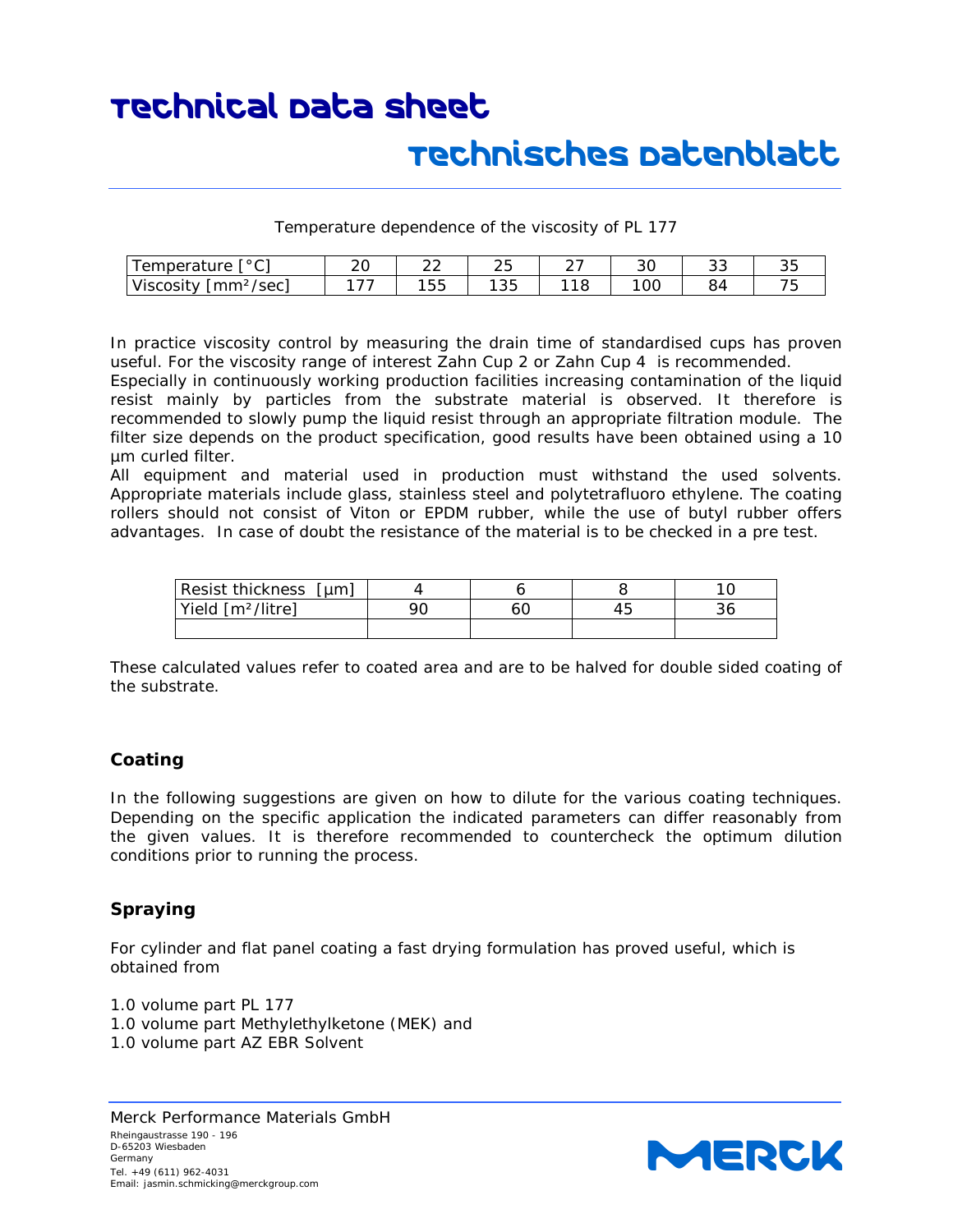### Technisches Datenblatt

Alternatively dilution with pure medium boiling solvent is possible, like:

1.0 volume parts *PL 177* 2.5 volume parts butyl acetate.

The use of solvents with low MAK value (high toxicity) is to be avoided, especially considering dip coating. The spraying process (spray nozzle diameter, spraying air pressure and distance spraying head to substrate) is to be optimised for any specific situation.

#### **Dip Coating**

Can be used for the coating of single or double sided copperclad material without metallized through holes. Good results are obtained with the following formulations:

for higher lifting speeds (resist thickness 5.0 µm at 40 cm/min.):

1.0 volume part *PL 177* and 0.5 volume parts of Methylethylketone (MEK)

for lower lifting speeds (resist thickness 3.0 µm at 20 cm/min):

1.0 volume part *PL 177* and 0.7 volume parts of Methylethylketone (MEK)

For printed circuit boards with through holes, dip coating is not suitable. To avoid any coating failure the dip coating equipment must be installed shock free. The lifting of the substrate should be performed pneumatically.

#### **Roller Coating**

*PL 177* can be used on all commercial roller coaters with ungravured rollers, using the original concentration.

#### **Spin Coating**

For spin coating of *PL 177* on commercial spin coating equipment the following minimum dilution is suggested:

1.0 volume parts *PL 177* 0.5 volume parts *AZ EBR Solvent*

The desired resist thickness is obtained by adjustment of the rotational speed. Spinning is to be continued until the resist is sufficiently dried to avoid drawing back of the resist to the centre of the substrate.

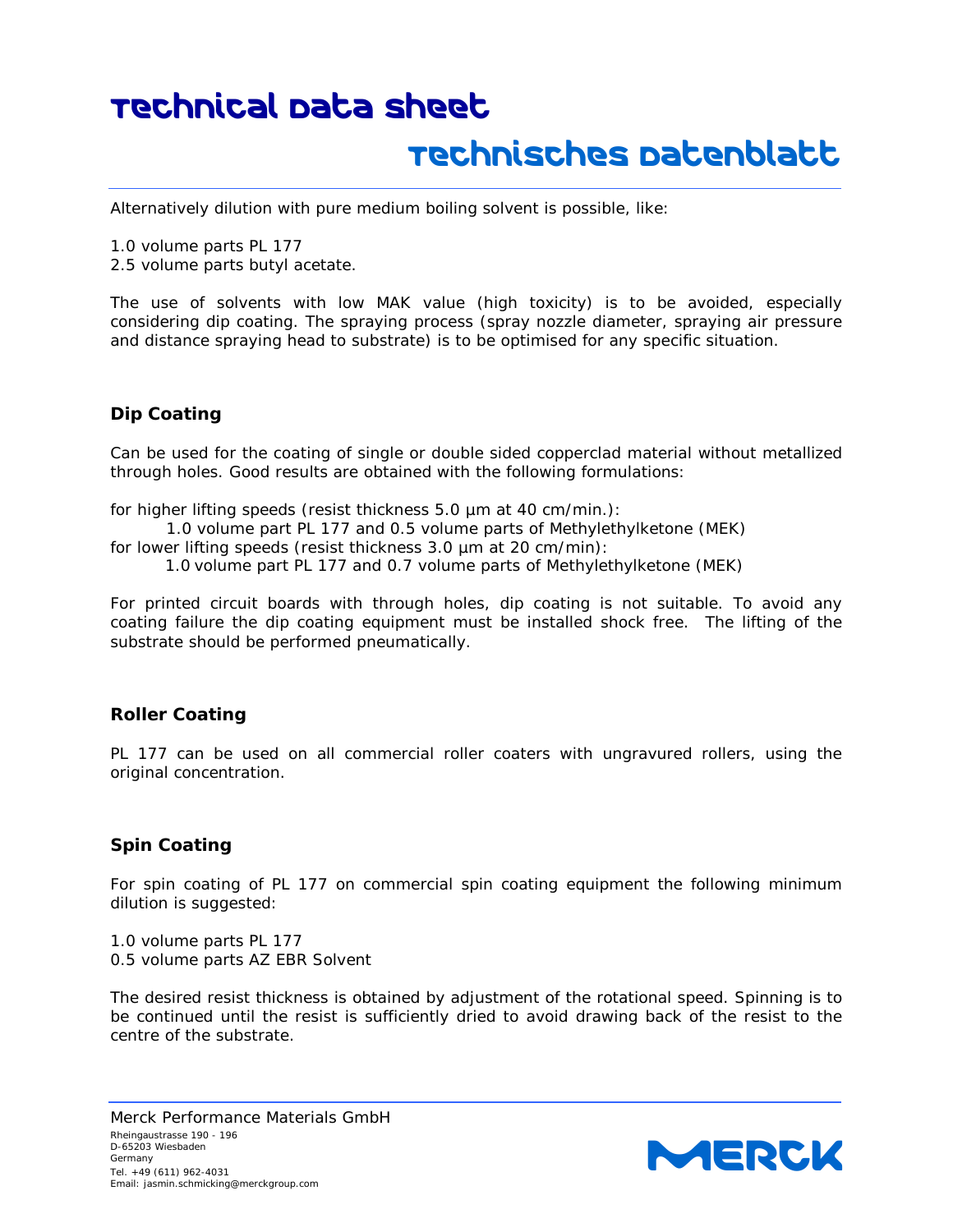## Technisches Datenblatt

#### **Drying**

The coated substrates can be dried in IR-, hot air or combination ovens, both of stand-alone or conveyorised type. For resist thicknesses of 3 to 6 um, drying times of 10 to 20 min at 70 to 90°C are recommended. For other thicknesses and in dependence on the dilution by higher or lower boiling solvents other drying parameters have to be used, which are to be determined by test runs.

Not sufficiently dried resist layers can result in sticking of the photo-tool in the subsequent exposure step or in bubble formation during the evacuation of the exposure frame. During development this can result in partial or overall loss of image. Over dried layers result in prolonged development times.

#### **Exposure**

Before exposure the substrates have to cool down to room temperature. *PL 177* has a maximum photo sensitivity in the spectral range between 340 and 420 nm. Good exposure results are obtained with iron doped or undoped mercury lamps as installed in almost all commercial exposure equipment. The values given in the table below can be considered as a guide line for the exposure of *PL 177* of thickness 7 µm with 5 kW lamps.

| Step Wedge BK01: Cu-free                         | $1 - 2$                       |
|--------------------------------------------------|-------------------------------|
| Stouffer (21 Step): Cu-free                      | $2 - 3$                       |
| Exposure Energy (ORC-probe UV 350, through tool) | Approx. $100 \text{ mJ/cm}^2$ |
| Exposure time (iron doped, 5 kW, MO61 Sylvania)  | Approx. 10 sec.               |
| HI at $2.5$ kW                                   | 8 sec.                        |
| POK at 2 kW                                      | 20 sec.                       |

Guidelines for exposure of *PL 177*

The sensitivity of *PL 177* (for the given optimum step wedge reproduction) depends on resist thickness and drying. The exposure time is to be determined in test runs to include the specific parameters of resist thickness, phototool and exposure equipment. We recommend the use of step wedge BK01 for this purpose. To avoid deviations due to the UV transparency of the applied phototool this is to be placed above the step wedge during the test exposure. Too short exposure times result in resist residues after development, which in subsequent process steps (etching, plating) result in failure.

#### **Development**

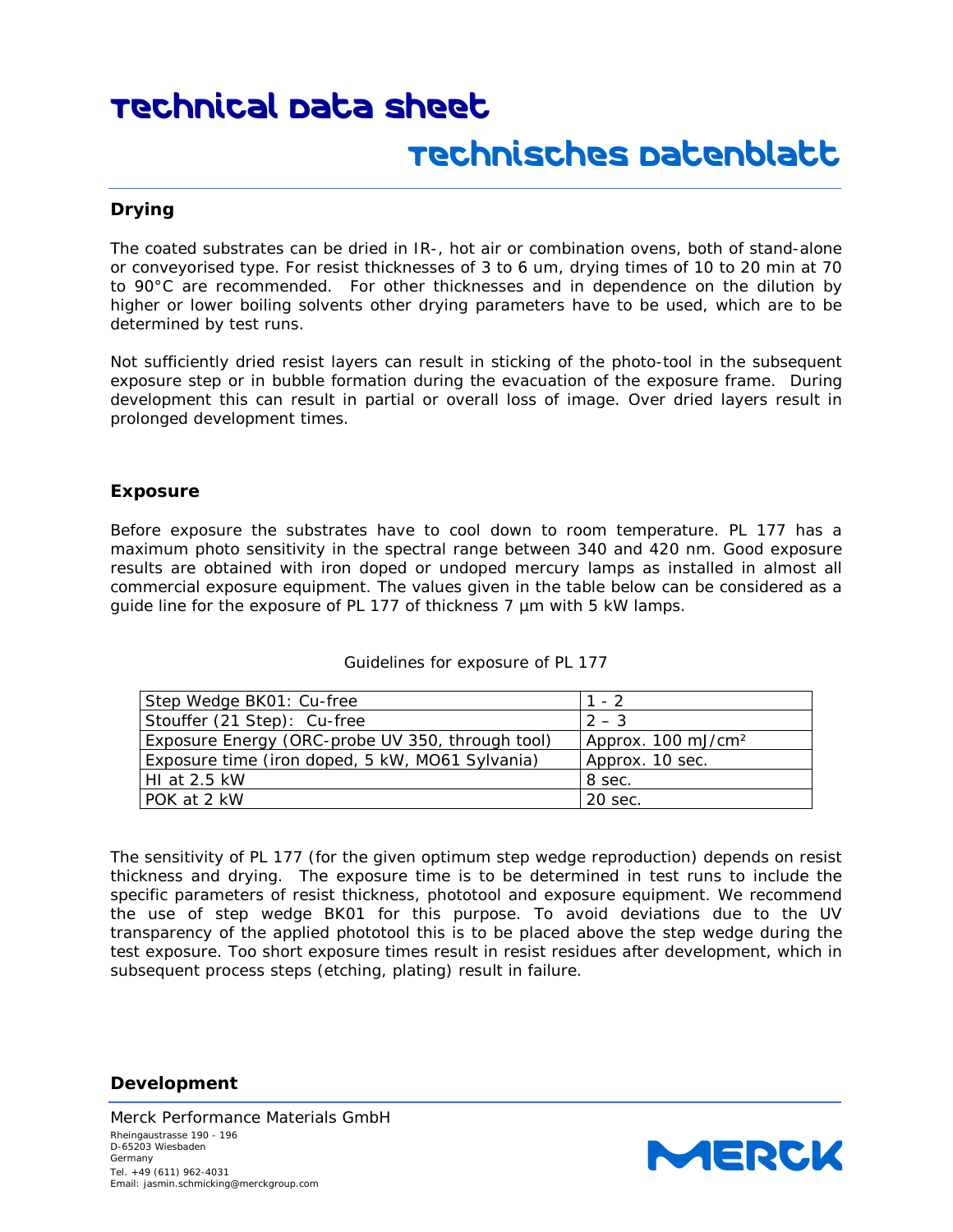## Technisches Datenblatt

Exposed *PL 177* is developed with *AZ 340 Developer*, diluted 1:5 with water in an appropriate vessel (vertically or horizontally). The development time can be reduced by slightly wiping with a wad or a non-fraying cloth or by spraying with the developer solution. Any movement of the developer or the substrate will speed up the development. After development the image must be clean and free of resist residues, since otherwise subsequent etching or plating will result in failure.

Instead of *AZ 340 Developer* (1:5), pure diluted sodium hydroxide solution of 1 wt.% can be used. In this case the optimisation of the parameters for drying, exposure and kind and duration of development have to be done more thoroughly. When using commercial conveyorized equipment the use of NaOH is recommended.

The temperature of the developer should be between 20 and 25°C. Lower temperatures retard development, too high temperatures increase the loss of fine patterns. Underexposed layers result in slower development rate or even in residues which remain in the exposed areas.

The development has to be followed by a thorough water rinse (temp.  $> 18^{\circ}$ C, nozzle pressure 1.0 - 1.5 bar) and subsequent drying. The pH value of the rinsing water should not be below 6.8 to avoid redepositing of dissolved resist components. The calcium and magnesium content ('hardness') of the water should be in a medium range (5 to 10°dH). Good drying after the development offers advantages in subsequent process steps.

It is of particular importance that no developer solution is allowed to dry on the substrate between development and rinsing. Testing for shadow free development can be carried out with sodium persulfate solution, with pre etch solution or with a chemically reductive tin bath.

For correctly exposed resist of a thickness of 4 to 6 µm, the development time in unloaded developer is between 30 and 60 sec. Thinner layers develop at much faster rate, while thicker resist requires longer development.

The aqueous alkaline developer is consumed by the up-take of carbon dioxide from the air. It is therefore recommended to close the development vessels after use or to place the developer in closed bottles.

The table below gives recommendations for a typical development process for *PL 177*.

| Developer type and make-up (7 µm thick<br>PL 177) | 1.0% NaOH or alternatively<br>AZ 340 Developer 1:5 diluted with D.I. |
|---------------------------------------------------|----------------------------------------------------------------------|
|                                                   | water                                                                |
| Developer temperature                             | $20 - 25 °C$                                                         |
| Nozzle pressure                                   | $1 - 2$ bar                                                          |
| Development time (1% NaOH, 25 °C)                 | Approximately 60 sec.                                                |

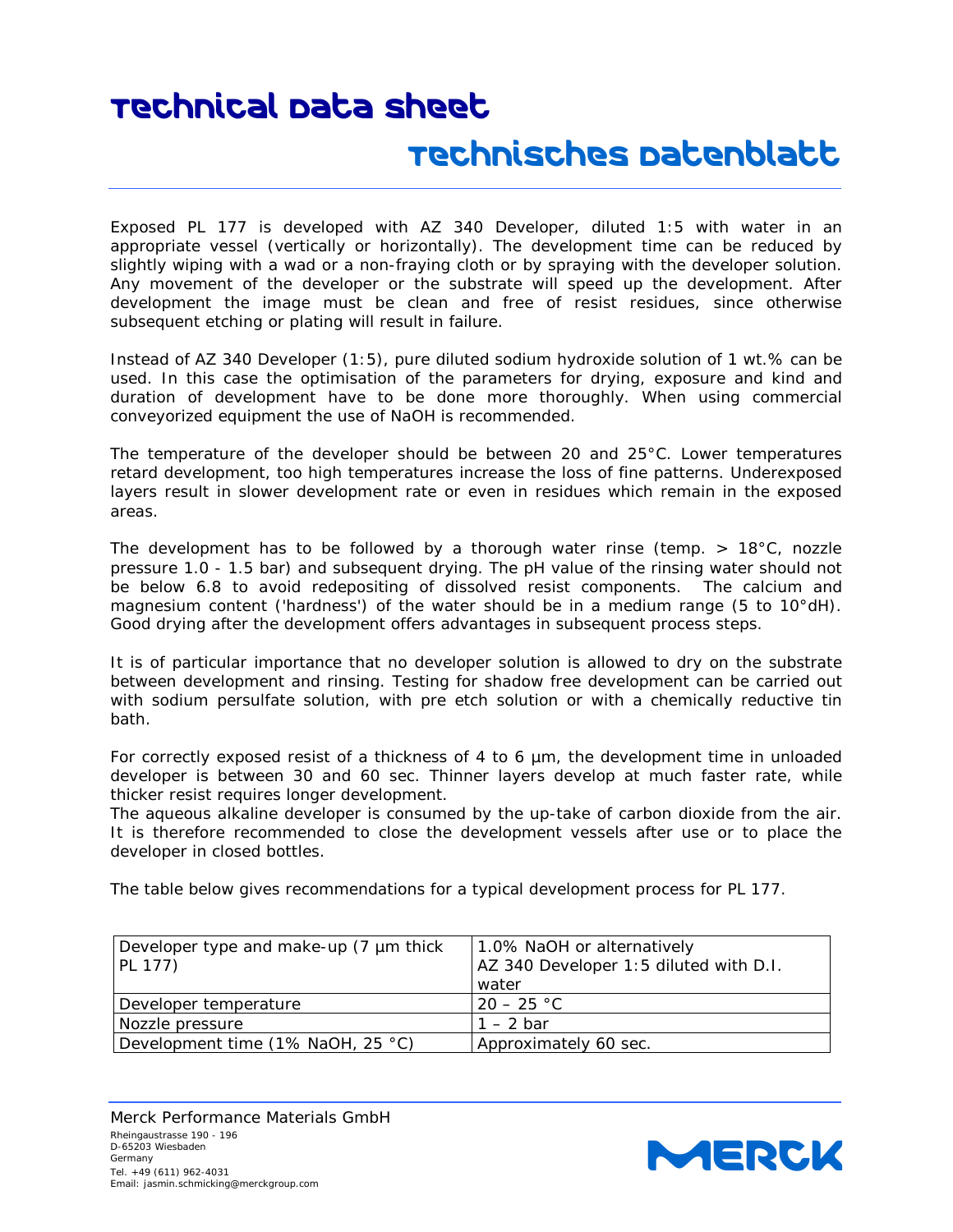Should foaming occur during development with sodium hydroxide, a suitable anti foam agent can be added at a ratio of 0.2 to 1.0 ml per litre. To assure even distribution of the anti-foam agent it should be added continuously to the tank by means of a feeding pump. Best results are obtained when the surface active agent is added to the backflow of the developer. Since the developer is free of organic solvents processors made of both stainless steel and plastic (PVC, PP) are suitable.

#### **Thermal Cure**

For the uncritical requirements of the resist in etching of easily etched materials in typical acidic or ammoniacal etchants no additional curing step is required. However, for etching of difficult to etch materials (like steel or steel alloys) requiring in general rather long etching times, an additional thermal cure of the resist is recommended. This also applies for subsequent plating processes in critical plating baths.

For difficult to etch metals a thermal cure of 10 to 30 min. at 160 to 190° C is suggested. Fine tuning of both curing time and temperature mainly depends on the etchability and the thickness of the metal. For critical plating processes curing of 10 to 30 min. at 120°C normally is sufficient.

#### **Retouch**

As the resist is non-soluble in pure aliphatic and aromatic hydrocarbons they can be retouched before etching, plating or sputtering. Retouch can be done with benzene based varnishes, like asphalt varnish. Deletions can be done with *PL 177* resist.

#### **Etching**

**Plating**

The residual resist after development is resistant towards all common etchants, thus yielding well defined images, conductor patterns or milled parts. Sufficient resistance is also obtained for ammoniacal etchants as long as the residual resist is protected from light. Concentration and type of etchant are to be chosen as to assure minimum undercutting in the etching step, while keeping etch times as short as possible. Etching can be performed at increased temperatures. Towards weakly alkaline or buffered alkaline solutions up to pH 9, *PL 177* shows limited or short-term resistance.

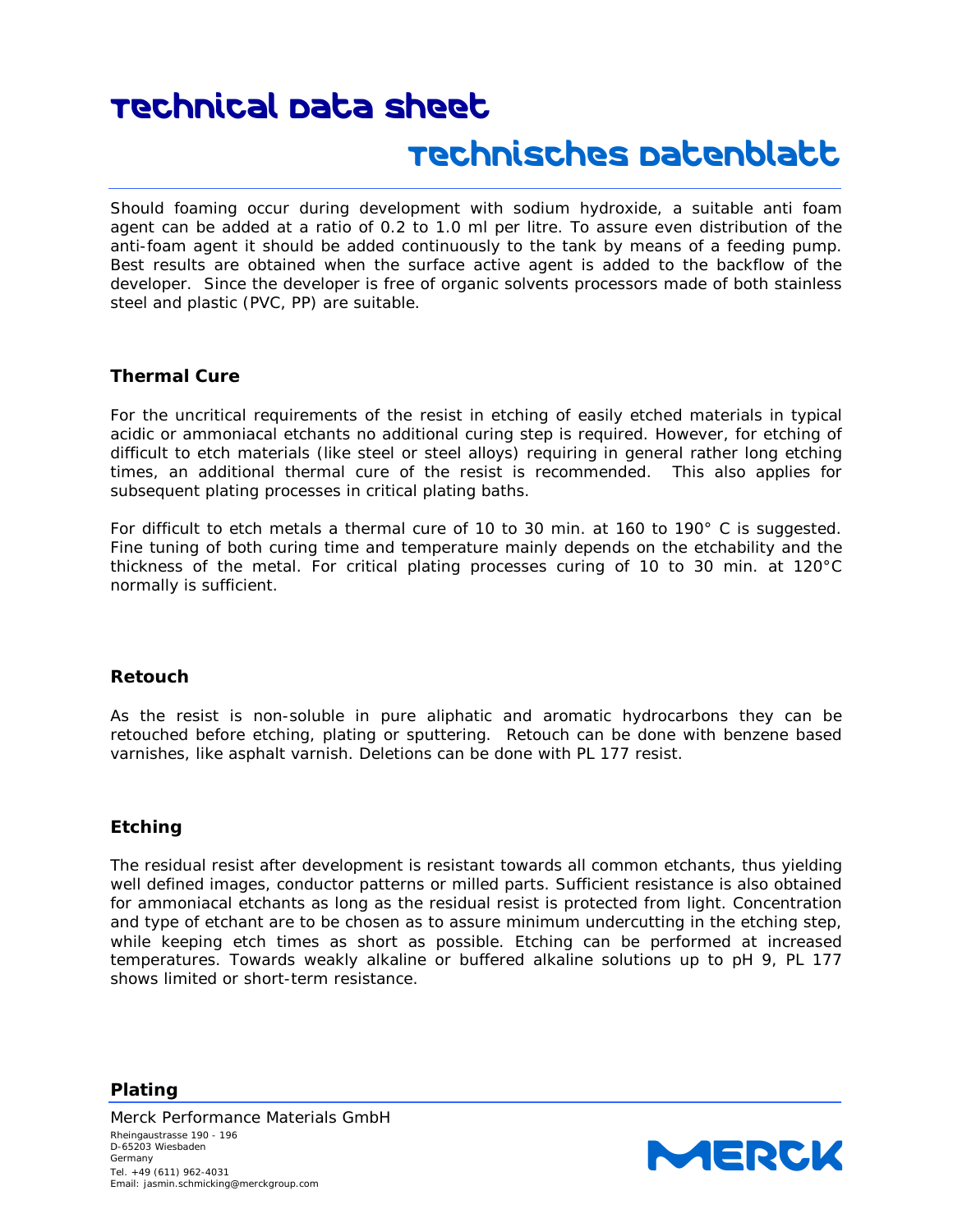The residual resist after development is sufficiently resistant towards all common acidic and neutral plating baths as long as proper pre-treatment of the metal surface is assured. The recommendations of the bath supplier, especially in terms of current density, are to be followed. A further requirement for accurate plating is a uniform coating. Film thickness not below 8 µm are therefore suggested. For non-critical baths (like nickel sulfamate or brilliant tin) a thermal cure of the sufficiently thick resist layer is not necessary. Due to the variety of commercial plating baths general recommendations are difficult to be given. In case of doubt a test run is suggested.

#### **Stripping**

Positive liquid resists can be removed:

- by flood exposure and subsequent development
- by rinsing with polar solvents like acetone
- by rinsing with 4 to 30 % sodium hydroxide or
- potassium hydroxide at elevated temperature (ref.: 50°C)

Resist, which has been cured at temperatures above 120°C is to be removed by 10 to 30% alkali at elevated temperature. An increase in stripping speed is obtained by mechanical aid of the stripping process by spraying or wiping or by addition of solvent. In case of doubt, especially with roughened surfaces, a test run is suggested.

#### **Waste Disposal and Environmental Aspects**

The working up of resist loaded developer solutions and rinsing waters can be done in neutralisation equipment by addition of acid. The pH value of the used developer solution is about 13. By acidification to pH 3 most of the dissolved organic material is precipitated and can be removed by filtration. The waste water loading is thus reasonably reduced. Before draining the solution is to be adjusted to pH 6.5 to 9. The regulations of the local water authorities are to be observed.

The pH value of loaded aqueous alkaline stripper solutions is about 13.5. Working up follows the process outlined above. The so obtained solid waste and solvent containing stripper solutions are to be deposited or alternatively incinerated in locally authorised sites.

#### **Safety informations**